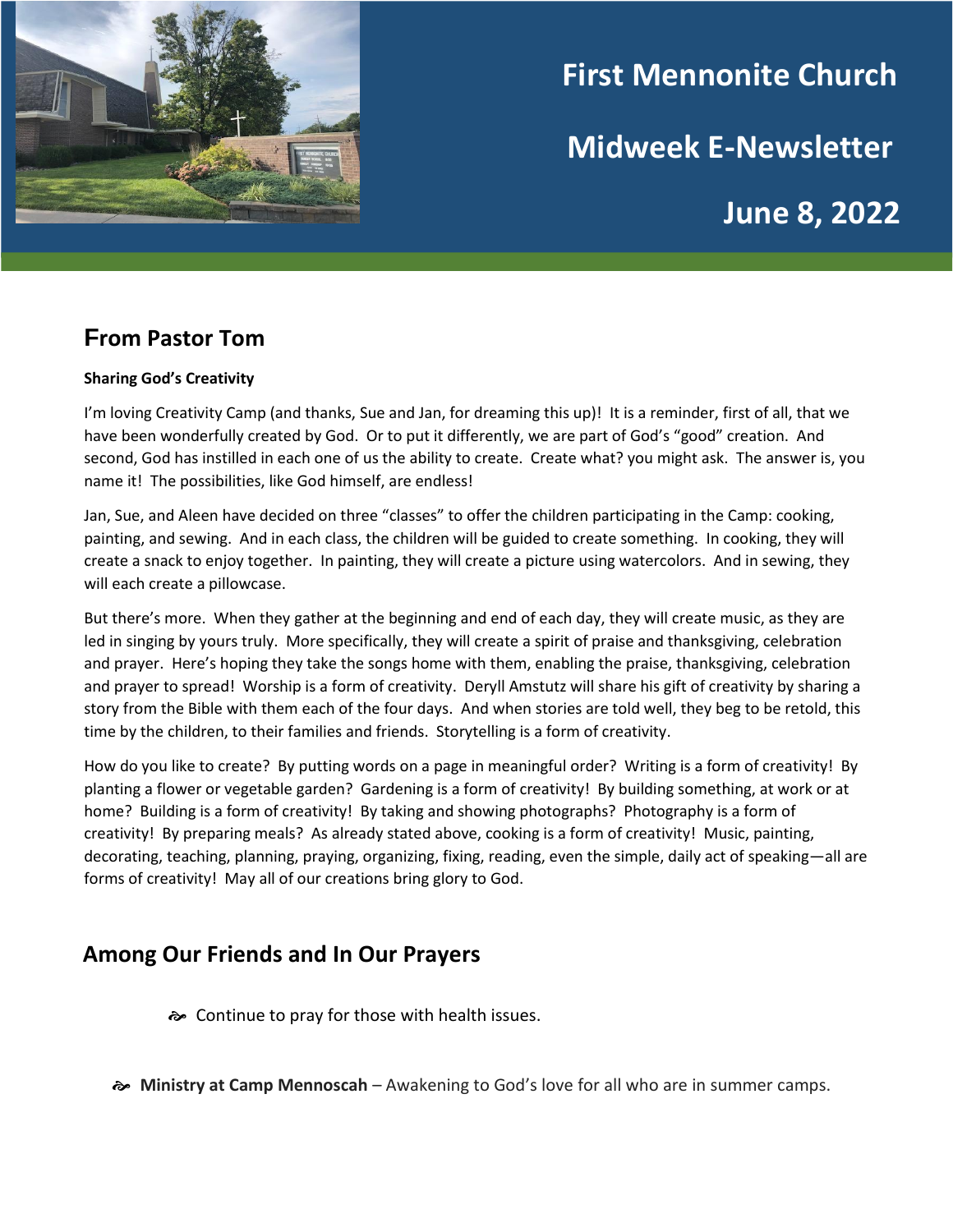**Creativity Camp** was off to a strong start on Tuesday with 9 students. Let us pray for all of our Creativity Camp helpers, that God will grant them the energy (and joy!) they need.

# **Upcoming Events**

- **This week's special offering will go to Camp Mennoscah**!
- $\bullet$  Ministries Council will be meeting tomorrow evening, June 9<sup>th</sup> 7:00 pm
- **Registration is now open for the WDC Annual Assembly**, to be held July 29-31, 2022. This will be a "hybrid" event - some workshops will be only virtual, other parts will be only on-site. Worship and the Delegate Session will be hybrid with people on-site and virtual sharing together. Our on-site venue is Camp Copass, Denton, TX. We welcome everyone however you attend.
- **Save the Date**: "Sunday School Picnic" with Trinity Mennonite Church will be **August 14**.
- **June WDC Resource Library Final Thursday Book Discussion**: "At no other time in history or place in the world have so many people understood themselves to be suffering from mental health problems." In *Not Quite Fine: Mental Health, Faith, and Showing Up for One Another,* author Carlene Hill Byron calls and equips the church to step up for such a time as this. Join us Thursday, June 30 at 7:00pm via Zoom to discuss the book. Register by emailing [crlib@mennowdc.org](mailto:crlib@mennowdc.org)

#### **Other Announcements**

- **Thank you to generous memorial fund**s for numerous flowers in the area around the marquee. Take a look!
- **Newest request!** I would love to post photos or words about your family's summer fun on our bulletin board. I know many of you have been on vacation, had family visits, or done other extra special things. Please email secretary@fmchillsboro.com to share with us so we can celebrate and praise God with you! -Sue
- **Then The Rules Changed** published by Prairieland Press. Author Carolyn Zeisset and her husband, from Nebraska, stopped by the church office to tell me about her new novel written about a German-from-Russia boy in the 1870s who migrated from Ukraine to Hillsboro. It is written about your ancestors! More information can be found at carolynzeisset.com The book can be purchased on Amazon or requested at local bookstores.
- From Mennonite Church USA: The **Poor People's Campaign** "follows the spirit and analysis of Rev. Martin Luther King Jr. in identifying and combatting the 'evil triplets' of systemic racism,